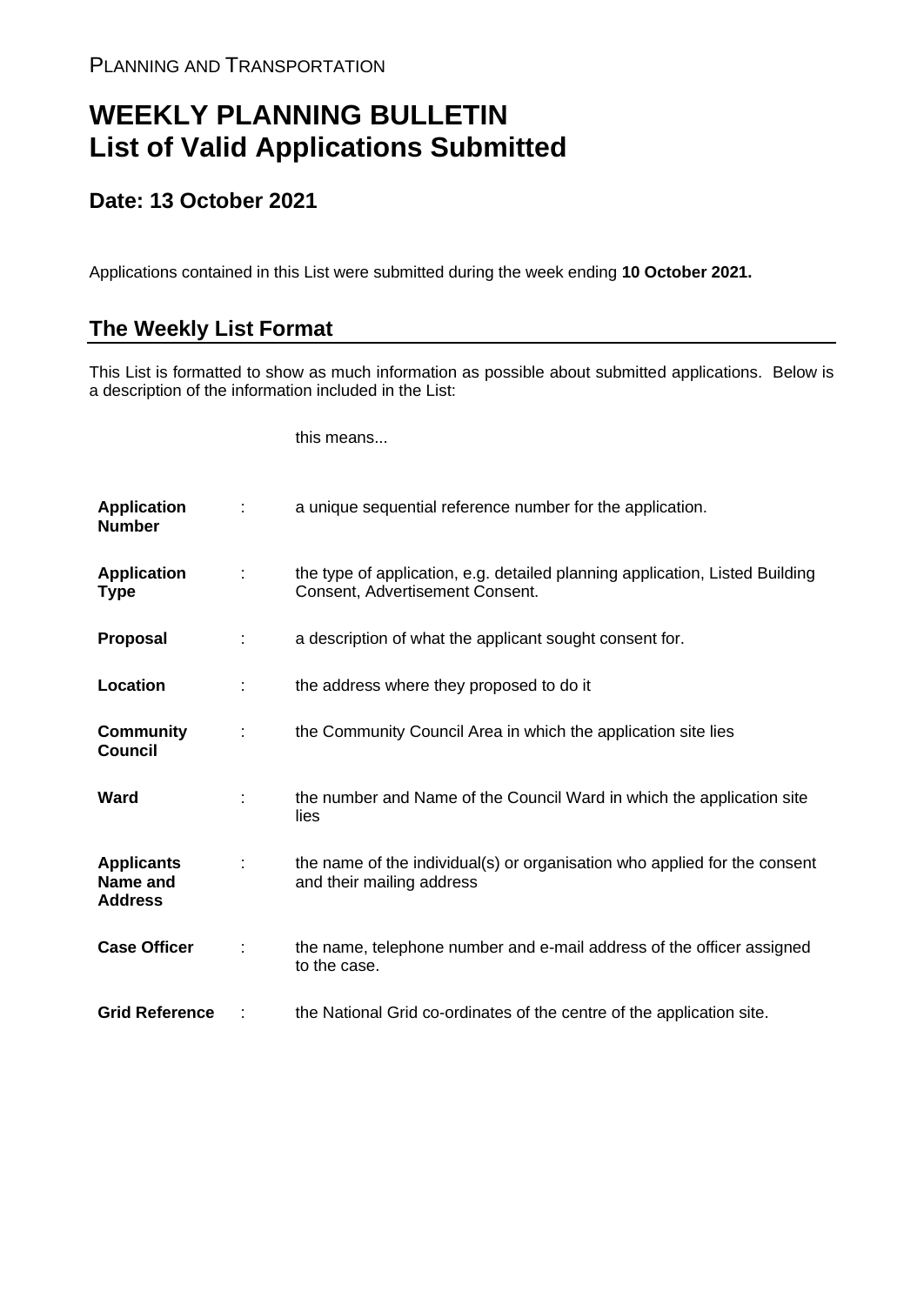| <b>Application No</b>                                                                   |  | : P/21/0575/FUL                                                                                                                                                                                                                                                                                                                                                                                | <b>Earliest Date of</b><br><b>Decision</b> |                        | 11 November 2021 |       |
|-----------------------------------------------------------------------------------------|--|------------------------------------------------------------------------------------------------------------------------------------------------------------------------------------------------------------------------------------------------------------------------------------------------------------------------------------------------------------------------------------------------|--------------------------------------------|------------------------|------------------|-------|
| <b>Application Type</b><br><b>Proposal</b>                                              |  | <b>Hierarchy Level</b><br><b>Planning Permission</b><br>Local<br>Change of Use of Shop (Class 1) to Hot Food Take-away (Sui<br>Generis) and Installation of Flue (Retrospective)<br>138 Grahams Road Falkirk FK2 7BZ<br>Grahamston, Middlefield and Westfield<br>06 - Falkirk North<br><b>Mr Shako Saffier</b><br><b>TBB Architecture</b><br>Thomas Thomson 17 Cockburn Street Falkirk FK1 1DJ |                                            |                        |                  |       |
| <b>Location</b><br><b>Community Council</b><br><b>Ward</b><br><b>Applicant</b><br>Agent |  |                                                                                                                                                                                                                                                                                                                                                                                                |                                            |                        |                  |       |
| <b>Case Officer</b>                                                                     |  | Kevin Brown (Tel. 01324 504701)<br>e-mail: kevin.brown@falkirk.gov.uk                                                                                                                                                                                                                                                                                                                          |                                            |                        |                  |       |
| <b>Grid Reference</b>                                                                   |  | 288817 680765<br>View the application details                                                                                                                                                                                                                                                                                                                                                  |                                            |                        |                  |       |
| <b>Application No</b>                                                                   |  | : P/21/0591/FUL                                                                                                                                                                                                                                                                                                                                                                                | <b>Earliest Date of</b><br><b>Decision</b> |                        | 5 November 2021  |       |
| <b>Application Type</b>                                                                 |  | <b>Planning Permission</b>                                                                                                                                                                                                                                                                                                                                                                     |                                            | <b>Hierarchy Level</b> |                  | Local |
| <b>Proposal</b>                                                                         |  | <b>Widening of Vehicular Access</b>                                                                                                                                                                                                                                                                                                                                                            |                                            |                        |                  |       |
| Location                                                                                |  | Ineos Bo'ness Road Grangemouth FK3 9XH                                                                                                                                                                                                                                                                                                                                                         |                                            |                        |                  |       |
| <b>Community Council</b>                                                                |  | <b>Grangemouth Community Council</b>                                                                                                                                                                                                                                                                                                                                                           |                                            |                        |                  |       |
|                                                                                         |  |                                                                                                                                                                                                                                                                                                                                                                                                |                                            |                        |                  |       |
| <b>Ward</b>                                                                             |  | 02 - Grangemouth                                                                                                                                                                                                                                                                                                                                                                               |                                            |                        |                  |       |
| <b>Applicant</b>                                                                        |  | <b>INEOS Chemicals Grangemouth Ltd</b>                                                                                                                                                                                                                                                                                                                                                         |                                            |                        |                  |       |
| <b>Agent</b>                                                                            |  | Jacobs UK Ltd                                                                                                                                                                                                                                                                                                                                                                                  |                                            |                        |                  |       |
|                                                                                         |  | Campbell Purves 95 Bothwell Street Environment Maritime &                                                                                                                                                                                                                                                                                                                                      |                                            |                        |                  |       |
|                                                                                         |  | Resilience Glasgow G2 7HX                                                                                                                                                                                                                                                                                                                                                                      |                                            |                        |                  |       |
| <b>Case Officer</b>                                                                     |  | Julie Seidel (Tel. 01324 504880)                                                                                                                                                                                                                                                                                                                                                               |                                            |                        |                  |       |
|                                                                                         |  |                                                                                                                                                                                                                                                                                                                                                                                                |                                            |                        |                  |       |
|                                                                                         |  | e-mail: julie.seidel@falkirk.gov.uk                                                                                                                                                                                                                                                                                                                                                            |                                            |                        |                  |       |
| <b>Grid Reference</b>                                                                   |  | 294894 680931                                                                                                                                                                                                                                                                                                                                                                                  |                                            |                        |                  |       |
|                                                                                         |  | View the application details                                                                                                                                                                                                                                                                                                                                                                   |                                            |                        |                  |       |
| <b>Application No</b>                                                                   |  | : P/21/0593/FUL                                                                                                                                                                                                                                                                                                                                                                                | <b>Earliest Date of</b><br><b>Decision</b> |                        | 8 November 2021  |       |
| <b>Application Type</b>                                                                 |  | <b>Planning Permission</b>                                                                                                                                                                                                                                                                                                                                                                     |                                            | <b>Hierarchy Level</b> |                  | Local |
| <b>Proposal</b>                                                                         |  |                                                                                                                                                                                                                                                                                                                                                                                                |                                            |                        |                  |       |
| <b>Location</b>                                                                         |  | Siting of Portable Container for Use as a Food Bank<br>Ochiltree Social Club Ochiltree Terrace Falkirk FK1 4LT                                                                                                                                                                                                                                                                                 |                                            |                        |                  |       |
| <b>Community Council</b>                                                                |  | No Community Council                                                                                                                                                                                                                                                                                                                                                                           |                                            |                        |                  |       |
| Ward                                                                                    |  | 06 - Falkirk North                                                                                                                                                                                                                                                                                                                                                                             |                                            |                        |                  |       |
|                                                                                         |  |                                                                                                                                                                                                                                                                                                                                                                                                |                                            |                        |                  |       |
| <b>Applicant</b>                                                                        |  | Ms Ruth Allen                                                                                                                                                                                                                                                                                                                                                                                  |                                            |                        |                  |       |
| <b>Agent</b>                                                                            |  | <b>Arka Architects</b><br>Amy McEwan The Loft The Tattie Kirk Cow Wynd Falkirk FK1<br>1PU                                                                                                                                                                                                                                                                                                      |                                            |                        |                  |       |
| <b>Case Officer</b>                                                                     |  | Julie Seidel (Tel. 01324 504880)                                                                                                                                                                                                                                                                                                                                                               |                                            |                        |                  |       |
|                                                                                         |  | e-mail: julie.seidel@falkirk.gov.uk                                                                                                                                                                                                                                                                                                                                                            |                                            |                        |                  |       |
|                                                                                         |  |                                                                                                                                                                                                                                                                                                                                                                                                |                                            |                        |                  |       |
| <b>Grid Reference</b>                                                                   |  | 285554 680293                                                                                                                                                                                                                                                                                                                                                                                  |                                            |                        |                  |       |
|                                                                                         |  | View the application details                                                                                                                                                                                                                                                                                                                                                                   |                                            |                        |                  |       |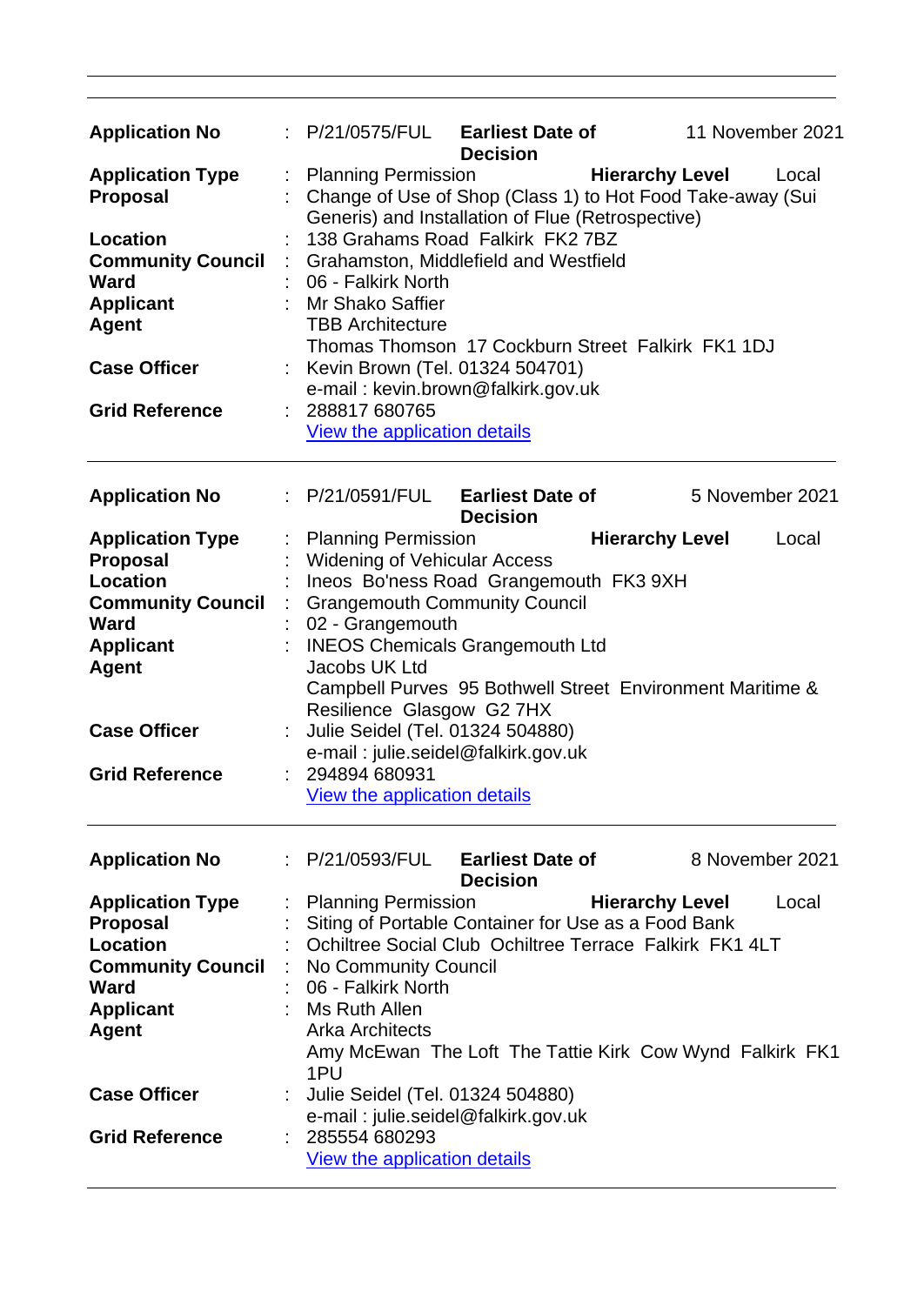| <b>Application No</b>                                                                                                                                                   | P/21/0594/FUL                                                                                                                                                                                  | <b>Earliest Date of</b><br><b>Decision</b>                                                                                                                                                                    | 5 November 2021                                                                                  |
|-------------------------------------------------------------------------------------------------------------------------------------------------------------------------|------------------------------------------------------------------------------------------------------------------------------------------------------------------------------------------------|---------------------------------------------------------------------------------------------------------------------------------------------------------------------------------------------------------------|--------------------------------------------------------------------------------------------------|
| <b>Application Type</b><br><b>Proposal</b><br>Location<br><b>Community Council</b><br><b>Ward</b><br><b>Applicant</b><br><b>Agent</b>                                   | <b>Planning Permission</b><br>No Community Council<br>06 - Falkirk North<br><b>Miss Maria Cassidy</b>                                                                                          | Partial Change of Use to Form Private Day Nursery<br>63 Mariner Road Falkirk FK1 4LE                                                                                                                          | <b>Hierarchy Level</b><br>Local                                                                  |
| <b>Case Officer</b><br><b>Grid Reference</b>                                                                                                                            | Julie Seidel (Tel. 01324 504880)<br>286110 680363<br>View the application details                                                                                                              | e-mail: julie.seidel@falkirk.gov.uk                                                                                                                                                                           |                                                                                                  |
| <b>Application No</b>                                                                                                                                                   | $\therefore$ P/21/0595/FUL Earliest Date of                                                                                                                                                    | <b>Decision</b>                                                                                                                                                                                               | 11 November 2021                                                                                 |
| <b>Application Type</b><br><b>Proposal</b>                                                                                                                              | <b>Planning Permission</b>                                                                                                                                                                     | Services) to Class 3 (Food and Drink)                                                                                                                                                                         | <b>Hierarchy Level</b><br>Local<br>Change of Use from Class 2 (Financial, Professional and Other |
| <b>Location</b><br><b>Community Council</b><br><b>Ward</b><br><b>Applicant</b><br>Agent<br><b>Case Officer</b><br><b>Grid Reference</b>                                 | No Community Council<br>07 - Falkirk South<br><b>Clyde Estates</b><br><b>Aurora Planning Limited</b><br>288762 679960<br><b>View the application details</b>                                   | 74 - 78 High Street Falkirk FK1 1DD<br>Stephen McClure (Tel. 01324 504702)<br>e-mail: stephen.mcclure@falkirk.gov.uk                                                                                          | Margaret Bochel 22 Rubislaw Terrace Aberdeen AB10 1XE                                            |
| <b>Application No</b>                                                                                                                                                   | : P/21/0596/FUL                                                                                                                                                                                | <b>Earliest Date of</b><br><b>Decision</b>                                                                                                                                                                    | 5 November 2021                                                                                  |
| <b>Application Type</b><br><b>Proposal</b><br>Location<br><b>Community Council</b><br>Ward<br><b>Applicant</b><br>Agent<br><b>Case Officer</b><br><b>Grid Reference</b> | <b>Planning Permission</b><br><b>Extension to Dwellinghouse</b><br>06 - Falkirk North<br><b>Colin and Janet Koch</b><br><i>i</i> Line Designs<br>290115 679982<br>View the application details | 30 Thornbridge Square Falkirk FK2 9BA<br>Grahamston, Middlefield and Westfield<br>William Smith 10 Philip Street Falkirk FK2 7JE<br>Ryan McDonagh (Tel. 07483 459424)<br>e-mail: ryan.mcdonagh@falkirk.gov.uk | <b>Hierarchy Level</b><br>Local                                                                  |